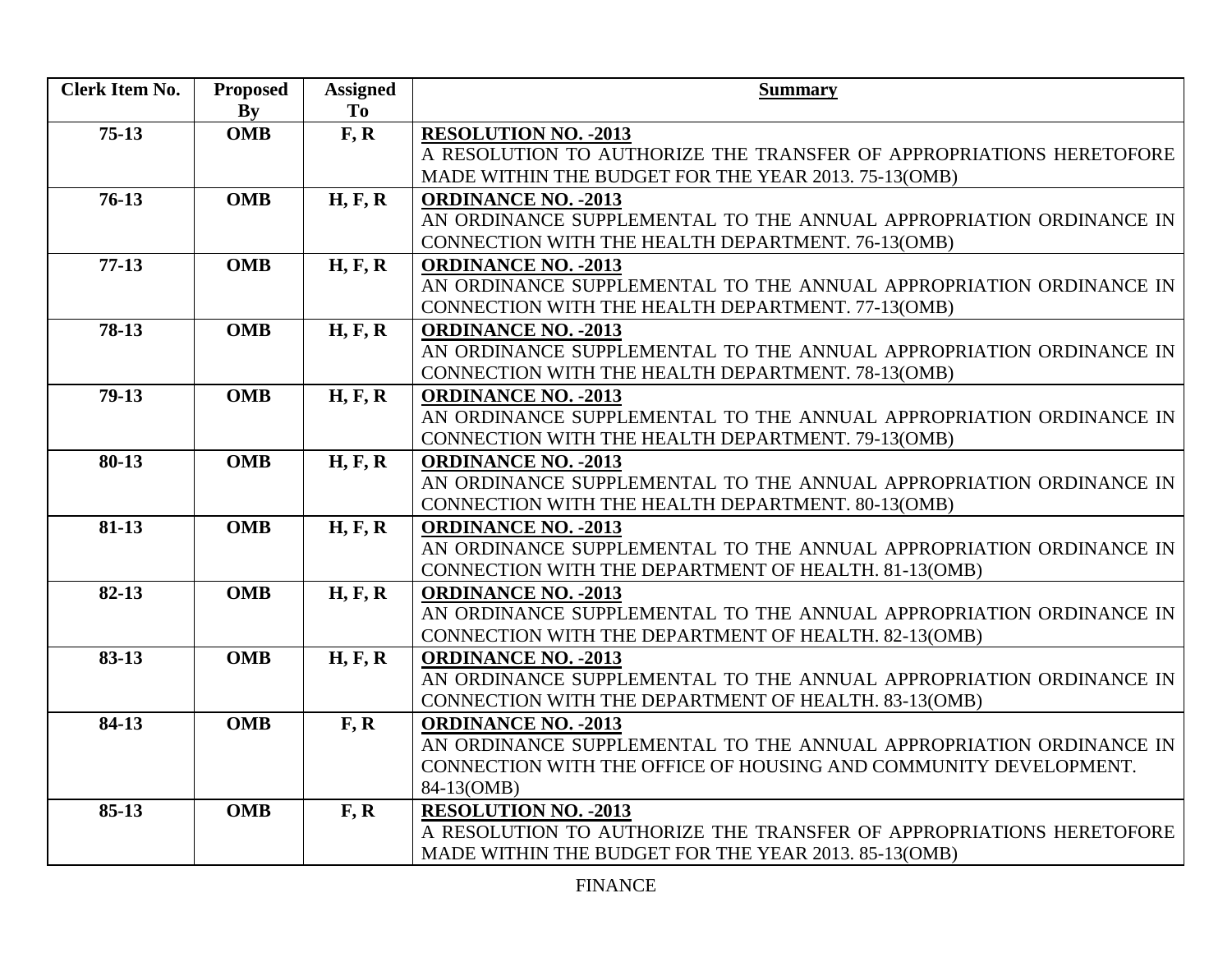| 86-13     | <b>OMB</b> | F, R                   | <b>RESOLUTION NO. - 2013</b>                                        |
|-----------|------------|------------------------|---------------------------------------------------------------------|
|           |            |                        | A RESOLUTION TO AUTHORIZE THE TRANSFER OF APPROPRIATIONS HERETOFORE |
|           |            |                        | MADE WITHIN THE BUDGET FOR THE YEAR 2013. 86-13(OMB)                |
| $87-13$   | <b>OMB</b> | F, R                   | <b>RESOLUTION NO. - 2013</b>                                        |
|           |            |                        | A RESOLUTION TO AUTHORIZE THE TRANSFER OF APPROPRIATIONS HERETOFORE |
|           |            |                        | MADE WITHIN THE BUDGET FOR THE YEAR 2013. 87-13(OMB)                |
| 88-13     | <b>OMB</b> | F, R                   | <b>RESOLUTION NO. - 2013</b>                                        |
|           |            |                        | A RESOLUTION TO AUTHORIZE THE TRANSFER OF APPROPRIATIONS HERETOFORE |
|           |            |                        | MADE WITHIN THE BUDGET FOR THE YEAR 2013. 88-13(OMB)                |
| 89-13     | PK         | F, R                   | <b>RESOLUTION NO. - 2013</b>                                        |
|           |            |                        | A RESOLUTION AUTHORIZING THE COUNTY EXECUTIVE TO EXECUTE A GRANT    |
|           |            |                        | AGREEMENT BETWEEN THE COUNTY OF NASSAU, ACTING ON BEHALF OF THE     |
|           |            |                        | DEPARTMENT OF PARKS, RECREATION AND MUSEUMS, AND THE LONG ISLAND    |
|           |            |                        | CHILDREN'S MUSEUM. 89-13(PK)                                        |
| $90 - 13$ | <b>OMB</b> | PS, F, R               | <b>ORDINANCE NO. - 2013</b>                                         |
|           |            |                        | AN ORDINANCE SUPPLEMENTAL TO THE ANNUAL APPROPRIATION ORDINANCE IN  |
|           |            |                        | CONNECTION WITH THE TRAFFIC SAFETY BOARD. 90-13(OMB)                |
| $91-13$   | <b>OMB</b> | PS, F, R               | <b>ORDINANCE NO. - 2013</b>                                         |
|           |            |                        | AN ORDINANCE SUPPLEMENTAL TO THE ANNUAL APPROPRIATION ORDINANCE IN  |
|           |            |                        | CONNECTION WITH THE TRAFFIC SAFETY BOARD. 91-13(OMB)                |
| $92 - 13$ | <b>OMB</b> | PS, F, R               | <b>ORDINANCE NO. - 2013</b>                                         |
|           |            |                        | AN ORDINANCE SUPPLEMENTAL TO THE ANNUAL APPROPRIATION ORDINANCE IN  |
|           |            |                        | CONNECTION WITH THE TRAFFIC SAFETY BOARD. 92-13(OMB)                |
| $93 - 13$ | <b>OMB</b> | $\overline{PS}$ , F, R | <b>ORDINANCE NO. - 2013</b>                                         |
|           |            |                        | AN ORDINANCE SUPPLEMENTAL TO THE ANNUAL APPROPRIATION ORDINANCE IN  |
|           |            |                        | CONNECTION WITH THE TRAFFIC SAFETY BOARD. 93-13(OMB)                |
| 94-13     | <b>OMB</b> | PS, F, R               | <b>ORDINANCE NO. - 2013</b>                                         |
|           |            |                        | AN ORDINANCE SUPPLEMENTAL TO THE ANNUAL APPROPRIATION ORDINANCE IN  |
|           |            |                        | CONNECTION WITH THE TRAFFIC SAFETY BOARD. 94-13(OMB)                |
| $95-13$   | <b>OMB</b> | GS, F, R               | <b>ORDINANCE NO. - 2013</b>                                         |
|           |            |                        | AN ORDINANCE SUPPLEMENTAL TO THE ANNUAL APPROPRIATION ORDINANCE IN  |
|           |            |                        | CONNECTION WITH NASSAU COMMUNITY COLLEGE. 95-13(OMB)                |
| $96-13$   | <b>OMB</b> | F, R                   | <b>ORDINANCE NO. - 2013</b>                                         |
|           |            |                        | AN ORDINANCE SUPPLEMENTAL TO THE ANNUAL APPROPRIATION ORDINANCE IN  |
|           |            |                        | CONNECTION WITH THE DEPARTMENT OF PARKS, RECREATIONS AND MUSEUMS.   |
|           |            |                        | 96-13(OMB)                                                          |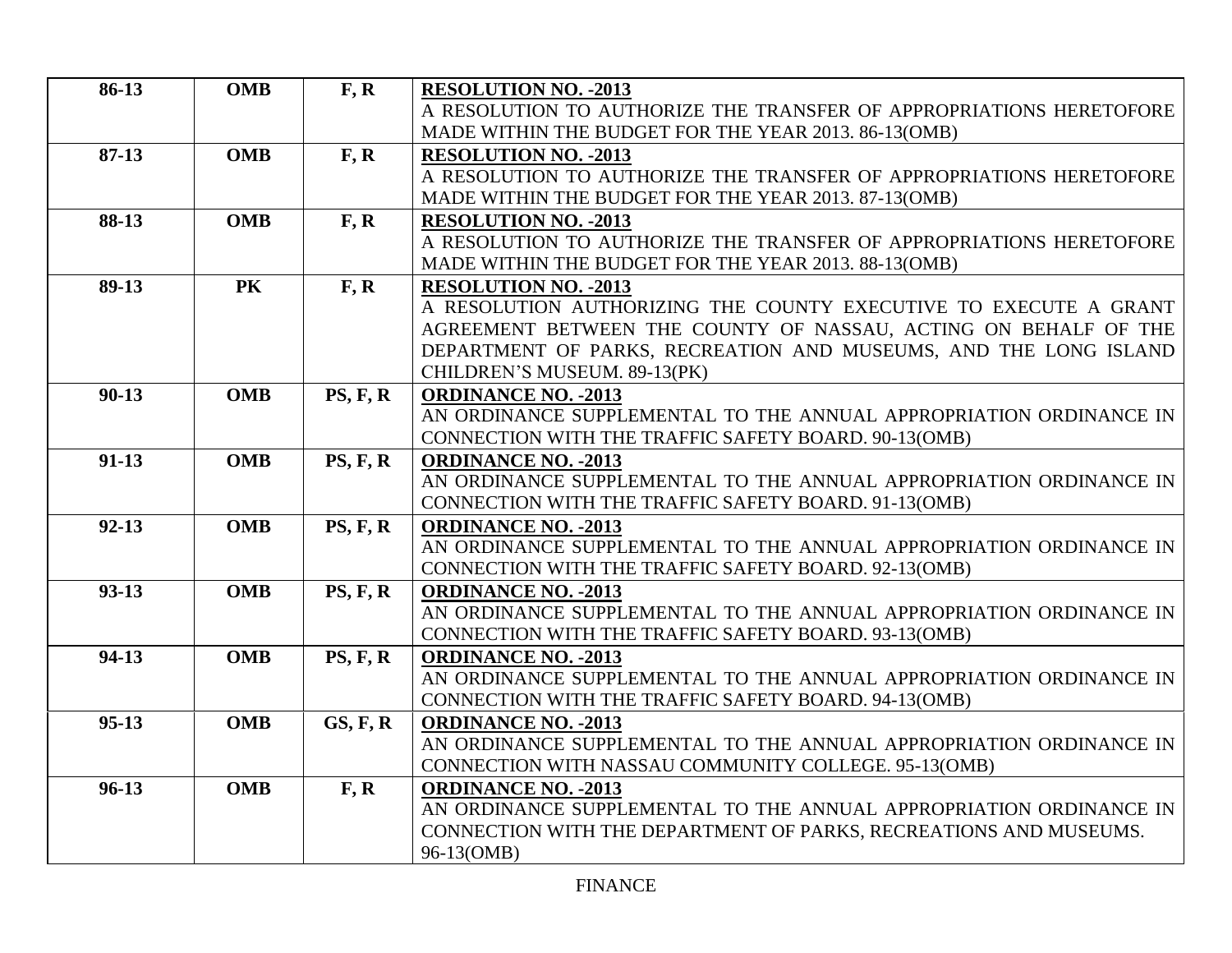| $97-13$    | <b>OMB</b> | F, R     | <b>ORDINANCE NO. - 2013</b>                                                                                                             |
|------------|------------|----------|-----------------------------------------------------------------------------------------------------------------------------------------|
|            |            |          | AN ORDINANCE SUPPLEMENTAL TO THE ANNUAL APPROPRIATION ORDINANCE IN                                                                      |
|            |            |          | CONNECTION WITH THE DEPARTMENT OF PARKS, RECREATION AND MUSEUMS.                                                                        |
|            |            |          | 97-13(OMB)                                                                                                                              |
| 98-13      | <b>OMB</b> | PS, F, R | <b>ORDINANCE NO. - 2013</b>                                                                                                             |
|            |            |          | AN ORDINANCE SUPPLEMENTAL TO THE ANNUAL APPROPRIATION ORDINANCE IN                                                                      |
|            |            |          | CONNECTION WITH THE DISTRICT ATTORNEY. 98-13(OMB)                                                                                       |
| $99-13$    | <b>OMB</b> | H, F, R  | <b>ORDINANCE NO. - 2013</b>                                                                                                             |
|            |            |          | AN ORDINANCE SUPPLEMENTAL TO THE ANNUAL APPROPRIATION ORDINANCE IN                                                                      |
|            |            |          | CONNECTION WITH THE DEPARTMENT OF HEALTH. 99-13(OMB)                                                                                    |
| $100 - 13$ | <b>OMB</b> | F, R     | <b>ORDINANCE NO. - 2013</b>                                                                                                             |
|            |            |          | AN ORDINANCE SUPPLEMENTAL TO THE ANNUAL APPROPRIATION ORDINANCE IN                                                                      |
|            |            |          | CONNECTION WITH THE OFFICE OF HOUSING AND COMMUNITY DEVELOPMENT.                                                                        |
|            |            |          | 100-13(OMB)                                                                                                                             |
| $101 - 13$ | <b>OMB</b> | PS, F, R | <b>ORDINANCE NO. - 2013</b>                                                                                                             |
|            |            |          | AN ORDINANCE SUPPLEMENTAL TO THE ANNUAL APPROPRIATION ORDINANCE IN                                                                      |
|            |            |          | CONNECTION WITH THE POLICE DEPARTMENT. 101-13(OMB)                                                                                      |
| $102 - 13$ | <b>OMB</b> | F, R     | <b>RESOLUTION NO. - 2013</b>                                                                                                            |
|            |            |          | A RESOLUTION TO AUTHORIZE THE TRANSFER OF APPROPRIATIONS HERETOFORE                                                                     |
|            |            |          | MADE WITHIN THE BUDGET FOR THE YEAR 2013. 102-13(OMB)                                                                                   |
| 104-13     | <b>OMB</b> | PS, F, R | <b>ORDINANCE NO. - 2013</b>                                                                                                             |
|            |            |          | AN ORDINANCE SUPPLEMENTAL TO THE ANNUAL APPROPRIATION ORDINANCE IN                                                                      |
|            |            |          | CONNECTION WITH THE TRAFFIC SAFETY BOARD. 104-13(OMB)                                                                                   |
| 105-13     | <b>OMB</b> | PS, F, R | <b>ORDINANCE NO. - 2013</b>                                                                                                             |
|            |            |          | AN ORDINANCE SUPPLEMENTAL TO THE ANNUAL APPROPRIATION ORDINANCE IN                                                                      |
|            |            |          | CONNECTION WITH THE TRAFFIC SAFETY BOARD. 105-13(OMB)                                                                                   |
| 111-13     | <b>AS</b>  | F, R     | <b>RESOLUTION NO. - 2013</b>                                                                                                            |
|            |            |          | A RESOLUTION TO AUTHORIZE THE COUNTY ASSESSOR OF NASSAU COUNTY                                                                          |
|            |            |          | AND/OR THE COUNTY TREASURER AND/OR THE RECEIVER OF TAXES OF THE TOWN                                                                    |
|            |            |          | OF HEMPSTEAD TO PARTIALLY EXEMPT FROM REAL PROPERTY TAXATION                                                                            |
|            |            |          | CERTAIN REAL PROPERTIES SITUATED IN VARIOUS SCHOOL DISTRICTS ASSESSED                                                                   |
|            |            |          | TO DESIGNATED OWNERS APPEARING ON THE ASSESSMENT ROLLS FOR THE<br>SPECIFIED YEARS PURSUANT TO THIS RESOLUTION AND THE REAL PROPERTY TAX |
|            |            |          | LAW AND THE COUNTY GOVERNMENT LAW OF NASSAU COUNTY AND THE NASSAU                                                                       |
|            |            |          |                                                                                                                                         |
|            |            |          | COUNTY ADMINISTRATIVE CODE. 111-13(AS)                                                                                                  |